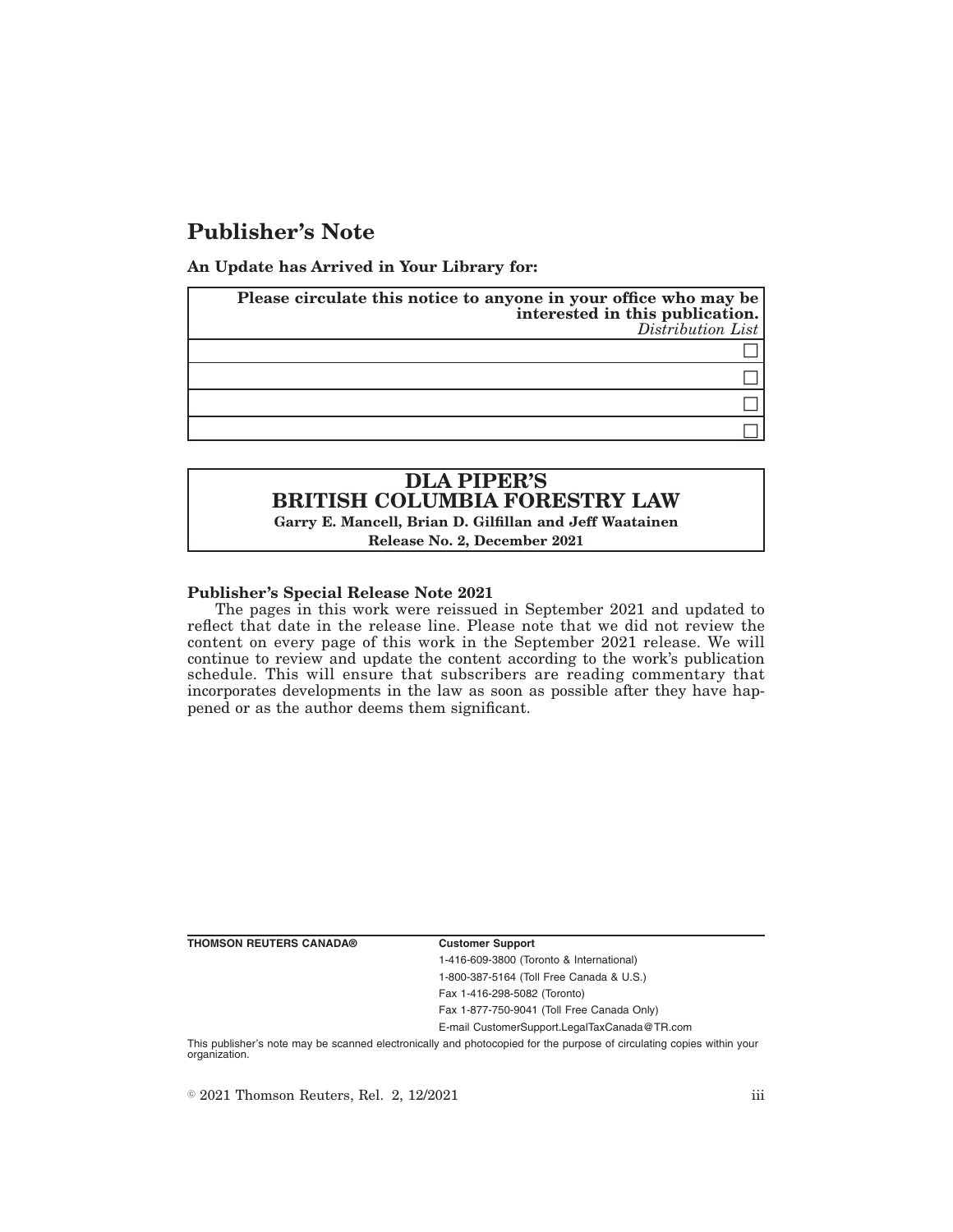#### **What's New in this Update:**

This update features statutory amendments, new case law and/or commentary to the *Forest and Range Practices Act*, *Forest Act* and *Wildfire Act*.

### **Highlights:**

#### **Case Highlights**

- Yahey v. British Columbia, 2021 BCSC 1287 (B.C. S.C.) is discussed at *Forest Act*, Part 3, Division 1: The B.C. Supreme Court granted declarations that the province breached its obligations under Treaty 8. The province did so by causing or permitting cumulative impacts of industrial development, including forestry development, and taking up lands to such an extent for such development, to meaningfully diminish the Blueberry First Nation's exercise of its treaty rights. The court also granted declarations that the province may not continue to authorize activities that breach its promises under the Treaty (stayed for six months) and that the province and Blueberry First Nation are to diligently consult and negotiate to establish enforceable mechanisms to assess and manage such cumulative impacts.
- E *Buhler and British Columbia, Re*, 2021 CarswellBC 964 (B.C. Forest Appeals Comm.) is discussed at:
- E *Knighco Industries Ltd. and British Columbia, Re*, 2021 CarswellBC 1935 (B.C. Forest Appeals Comm.) is discussed at *Wildfire Act*, s. 27 and *Forest and Range Practices Act*, s. 71: For the purposes of the determination of an administrative penalty:
- the failure of a person that has contravened a provision to ensure that its contractor knew of and was committed to compliance with regulatory requirements, and to supervise the activities of the contractor, may increase the "gravity" or "deliberateness" of the contravention; and
- E it is appropriate to consider the entirety of the financial consequences imposed on the person found in contravention, including any order to pay government's fire control costs.
- E *Forest Practices Board and British Columbia, Re*, 2018 CarswellBC 2629 (B.C. Forest Appeals Comm.) is discussed at *Forest and Range Practices Act*, s. 71(5): For the purposes of the determination of an administrative penalty, the failure of a person that has contravened a provision to permit its employees to interview with compliance and enforcement investigators, or to provide responsive answers to the investigators' questions, may count against the person in terms of that person's "cooperativeness".

## **ProView Developments**

Your ProView edition of this product now has a new, modified layout:

E The opening page is now the title page of the book as you would see in the print work